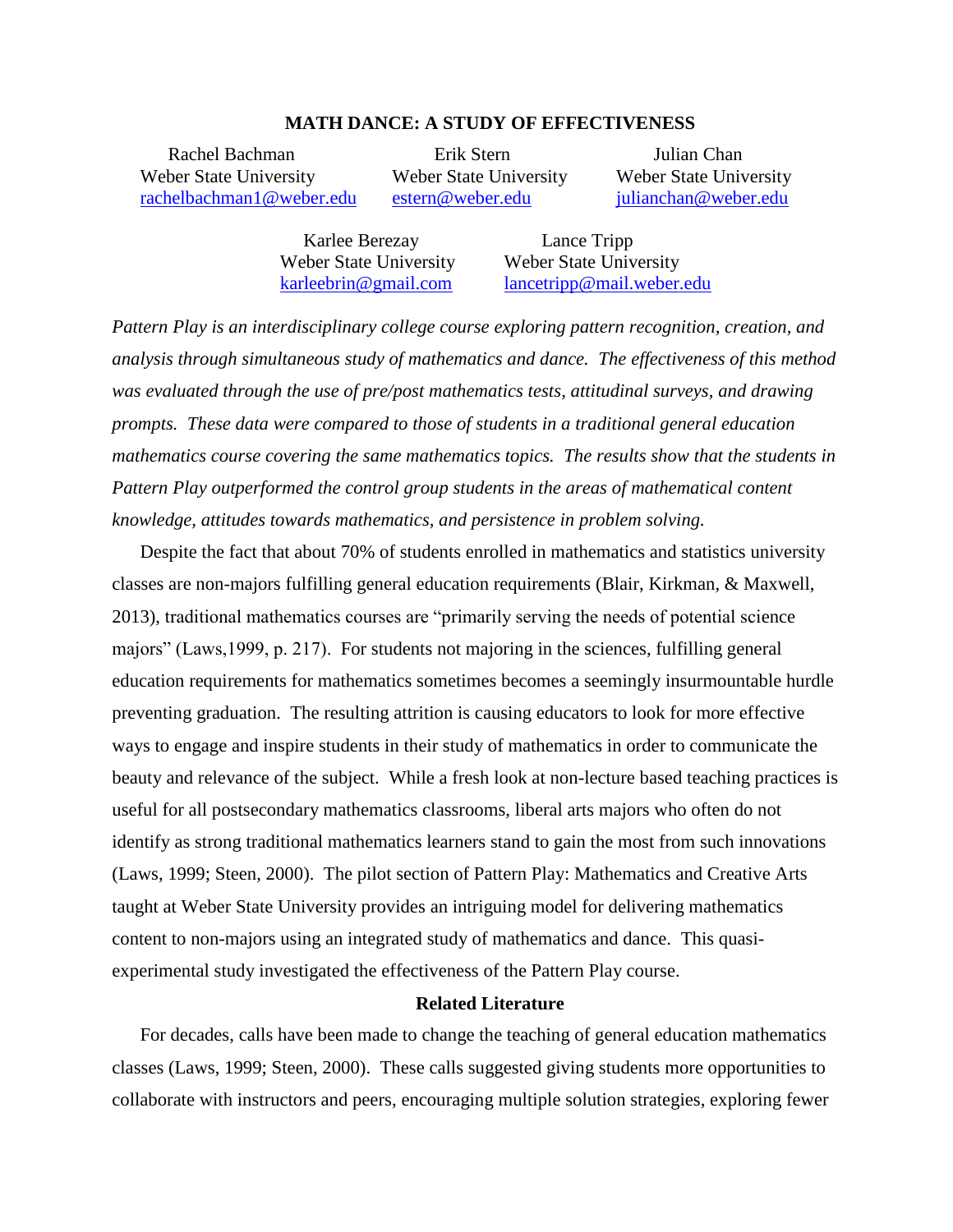topics in more depth, reasoning critically and conceptually, relating science and math topics to everyday life, and developing communication skills (Laws, 1999). Arts integration methods provide one model for deepening the learning of mathematics through stimulating self-thinking, self-expression, and problem solving (Hanna, 2000; Rinne, Gregory, Yarmolinskaya, & Hardiman, 2011; Schaffer, Stern, & Kim, 2001). In the article "Learning Through Dance," Hanna (2000) refers to a study of dance that encouraged the explorations of various mathematical concepts such as space, time, and phrasing. The article also cites a ten-year study of low-income youth in which a regular study of the arts improved the youths' academic performance and increased their abilities in self-assessment. Yakimanskaya (1991) documented the important relationship between spatial thinking and mathematics education.

A progression from the palpable to the abstract served as a foothold to understanding the mathematical topics in the Pattern Play course. This progression aligns with the principles of cultural-historical activity theory that emphasize educational tasks that cause students to first investigate a concept through the study of real objects and activities and then to follow up on these experiences by carefully scaffolding understanding to a more abstracted, symbolic representation of a given concept (Davydov, 2008; Kozulin, 1990).

### **Instructional Methodology**

The pilot section of Pattern Play: Mathematics and Creative Arts provided an innovative approach to diversifying the delivery of general education mathematics course content. Cotaught by professors from mathematics and performing arts, Pattern Play satisfied university general education requirements for mathematics and creative arts. The course was open to all students at the university and was advertised widely across campus.

The mathematics content aligned with the university liberal arts mathematics course and included the topics of algebraic functions, geometry, and basic probability and statistics. The accessible dance activities focused on choreographic, collaborative problems that students "solved" by creating short movement studies within given parameters. Students were encouraged to push themselves physically and conceptually, but there was no pre-requisite dance experience or standard of dance ability. The movement activities were based on the performances, writings and workshops of Schaffer, Stern and Kim (2001) and adapted by the second and third authors to suit the required topics and level of this university level mathematics for liberal arts course. In addition to the study of pattern in arts and traditional mathematics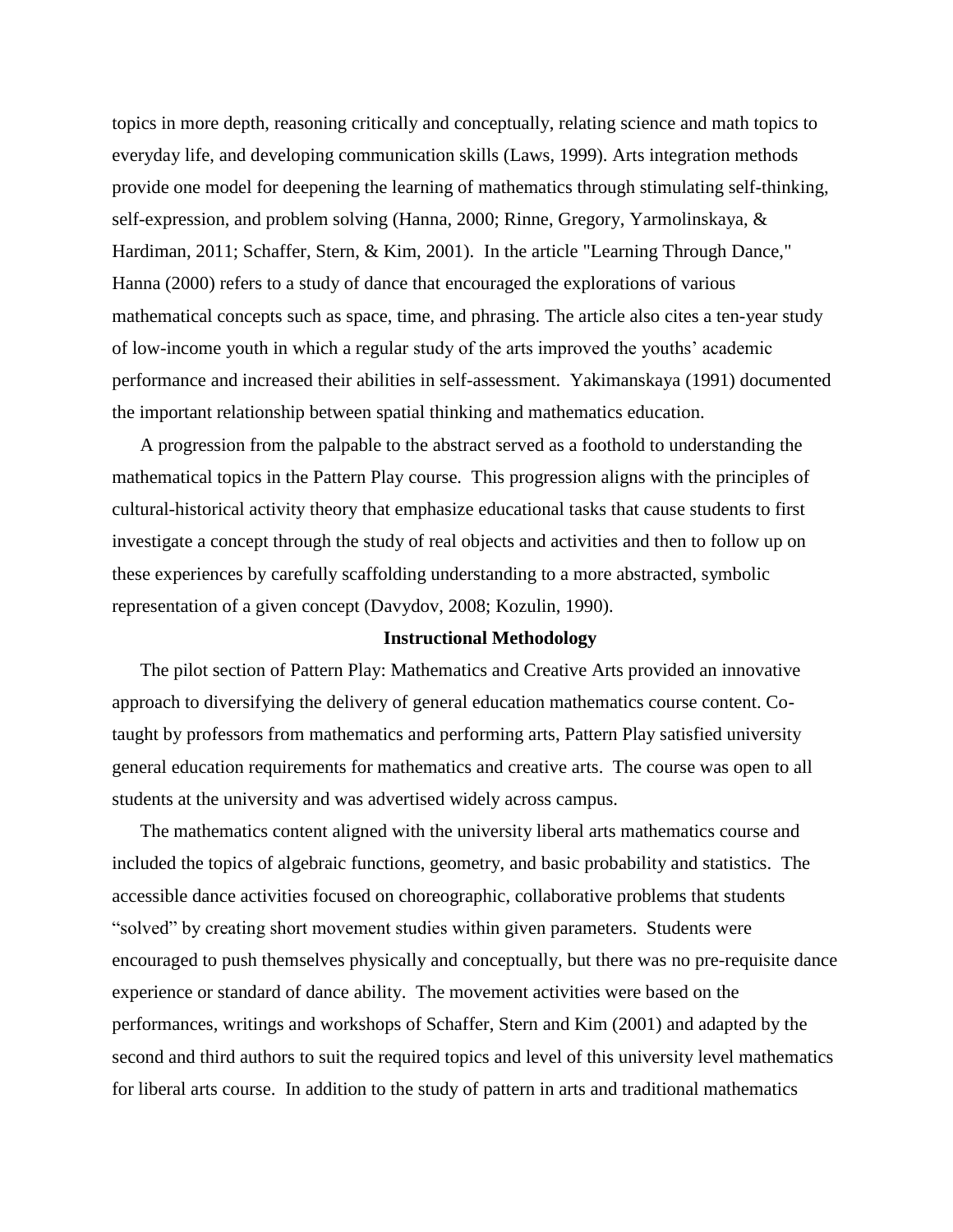contexts, students were introduced to movement forms and breath regulation as a method for dealing with anxiety often associated with learning mathematics.

Significant class time was devoted to the transition from the exploration of patterns in dance to the symbolic representation of these patterns on paper. Instructors devised extensive worksheets designed to develop student understanding and to trace in a rung-by-rung manner the overlapping critical and creative thinking important to both the arts and mathematical problem solving. Multiple pathways to a solution in both creative arts and mathematics were encouraged in an effort to build persistence in problem solving.

The topic of permutations will serve as an example of the method employed in Pattern Play. Students begin with a warm up activity moving in and out of various positions with their bodies. Then students are led through approaches to inventing a succinct and clear dance "move" that is repeatable with a beginning and ending. Placed into trios and quartets, each student teaches her dance move to the rest of the group. Each group decides on a new order for the moves and are tasked with developing transitions between the moves, rehearsing and performing their combined group dance for the rest of the class. After the performance, the class reflects on the activity in terms of aesthetics; they also list the orders of the moves on the board, leading to a discussion of how many total four-move dances could be made. Following a class discussion of permutations, students collaboratively or individually begin worksheets that connect movement problemsolving skills to permutation problems of increasing complexity.

It must be emphasized that the kinesthetic mode of instruction used in the course creates an entirely different environment for learning. Student explorations were informed by the collaborative, close association inherent in dance classes. Moreover, being in large open spaces without desks encouraged students to work in small groups or individually, to find comfortable spaces and positions, and to follow their own learning needs when solving problems and completing worksheets. This allowed for focus on breath control, awareness of returning anxiety, and development of ways to cope with that anxiety via discussion, yoga, changing problem solving approaches, walking around, and talking to others. Instructors de-emphasized lecture, and students were encouraged to focus on gathering what they knew before considering what the answer might be. Sometimes the instructors even instructed students to *avoid the answer* in order to focus on the process of problem solving.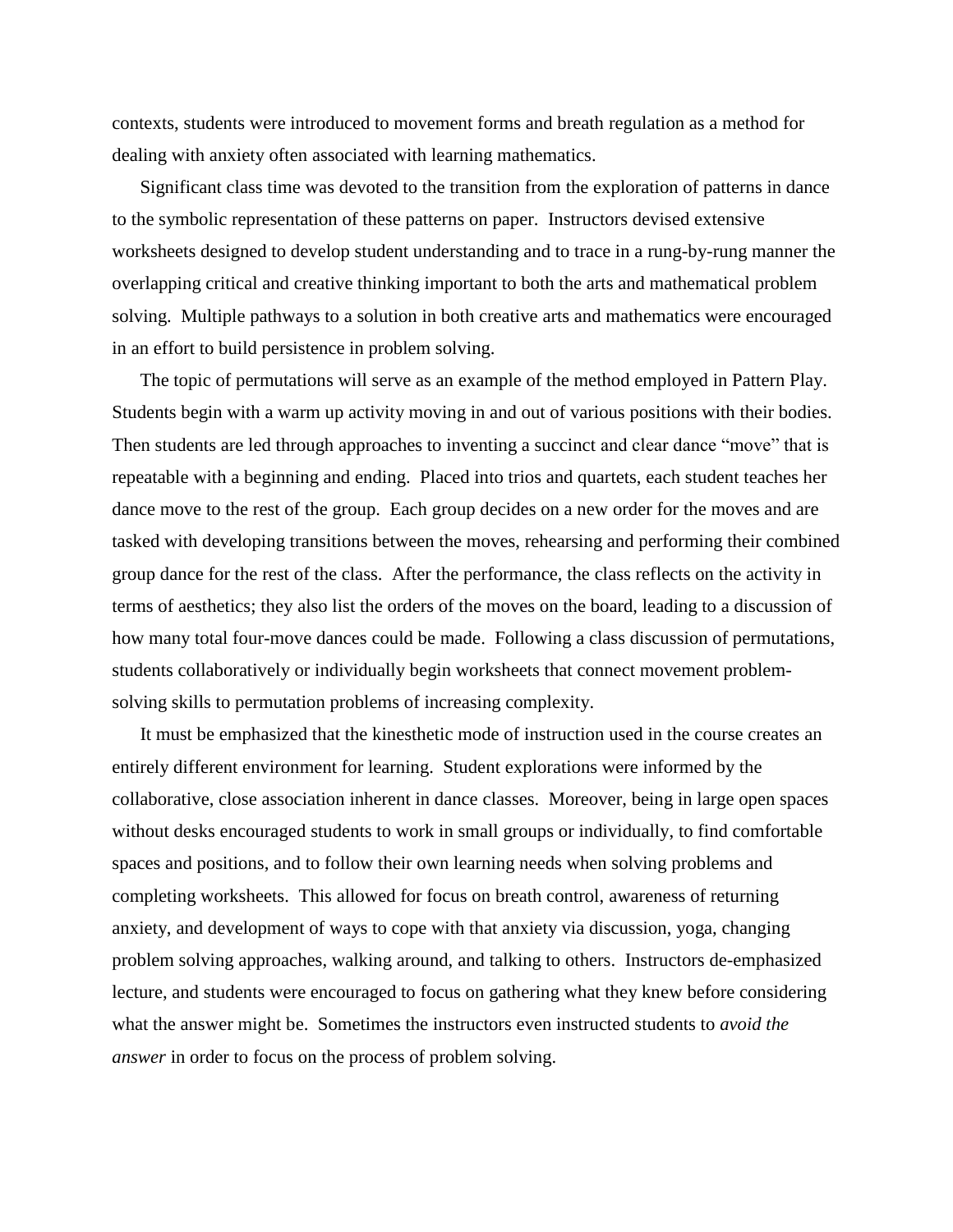### **Research Methodology**

The purpose of this study was to assess the effectiveness of this interdisciplinary general education mathematics and dance course. There were 12 general education students in the Pattern Play course. The mathematics professor from Pattern Play also taught a traditional section of liberal arts mathematics in the spring following the pilot of Pattern Play. This section served as the control group for the study, and there were 34 students that completed this course. Several assessment tools were used to analyze the effectiveness of Pattern Play in an attempt to capture the full influence of the multimodal approach to learning featured in this course. These assessments included pre and post mathematics tests, pre and post drawing prompts, and pre and post attitudinal surveys. Students were not given any extra credit for completing any of the assessments and these assessment were not included in the grades for the course. Also the course instructors were never in the room at the time of assessment.

## **Mathematical Content Knowledge**

The mathematical pretest/posttest was composed of twelve questions. The students were given 30 minutes to complete the exam and were allowed to use a scientific calculator. The questions were either taken from the course textbook or from a past exam used in another section of mathematics for the liberal arts. The questions included analysis of a linear function, a counting problem, a Venn diagram probability question, an applied Pythagorean Theorem problem, a proportionality arc length question, and a scaling problem. The exams were graded according to a rubric. For example, for a five point question involving multi-step calculations, students received all five points for correct responses with clearly communicated work, four points for mostly correct work involving an arithmetic error, three points for mostly correct work with multiple arithmetic or algebraic errors, two points for citing relevant formulas or trying valid methods but failing to arrive at a complete solution, one point for any work with some correct component, and zero points for blank or fully incorrect work. The solutions on this exam were also analyzed qualitatively to discern any patterns in the type of solutions produced.

# **Drawing Prompt**

The drawing prompt asked students to "Draw yourself doing mathematics." The students in both the treatment and control sections were given the drawing prompt on the first and last day of their respective classes. The students had about ten minutes to complete the drawing. The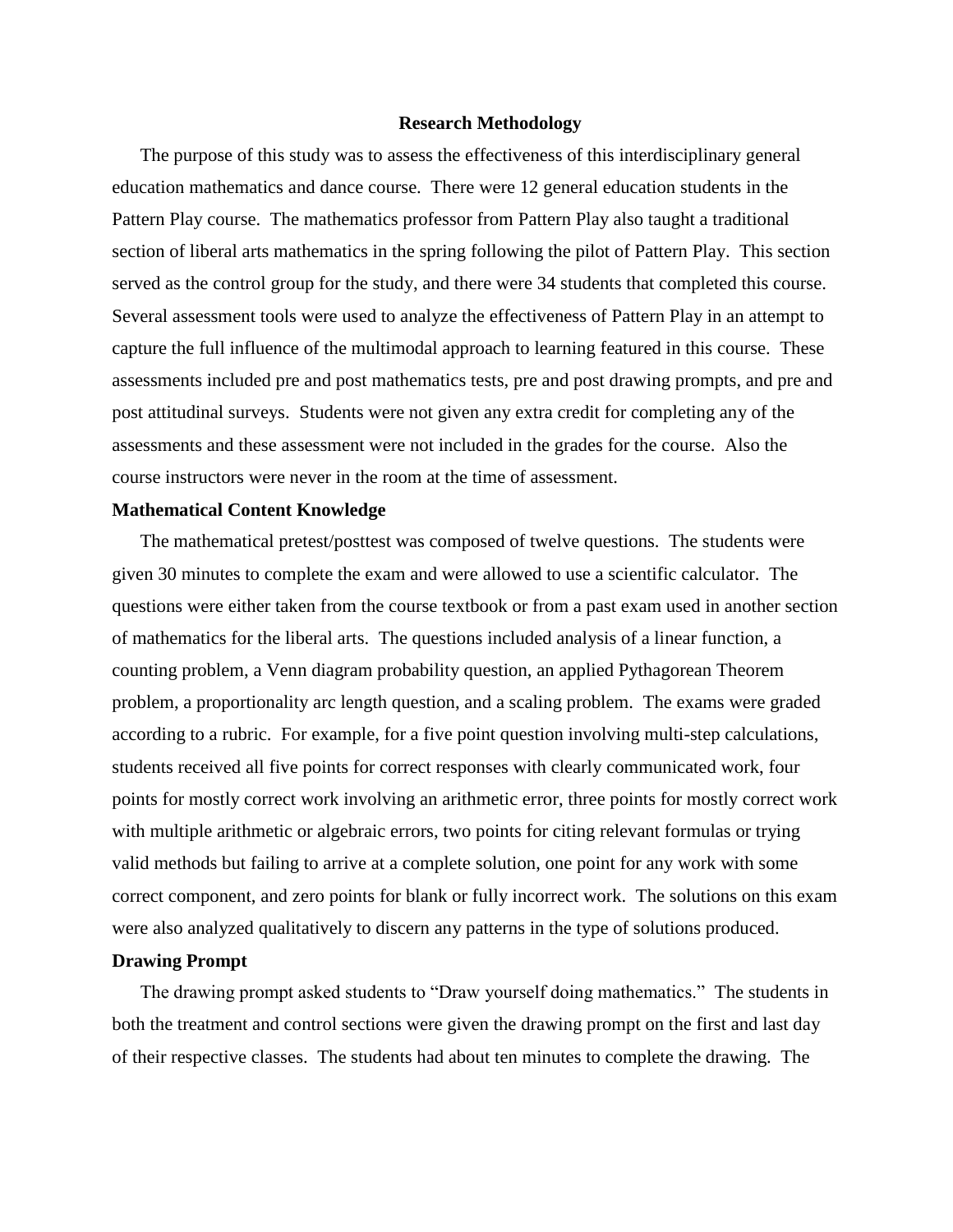researchers explained that the quality of the drawing was not important and instructed the students to draw what came to mind when they thought of themselves doing mathematics.

This drawing prompt was adapted from previous work with the Draw-Yourself-Learning/Teaching-Mathematics test (Mcdermott, & Tchoshanov, 2014) and the Draw a Mathematics Teacher test (Utley, Reeder, & Redmond-Sanago, 2015). Instead of focusing on developing teachers' view of mathematics, this adaptation focuses on the student view of learning mathematics. A rubric was developed based on prior work by Farland-Smith (2012) and Utley et al. (2015). The rubric categorized drawings as extremely negative (1), negative (2), unpleasant (3), neutral (4), pleasant (5), positive (6), and extremely positive (7). The coding process is fully described in Bachman, Berezay, and Tripp (2016).

# **Attitudinal Survey**

The attitudinal survey featured seven statements about mathematics: "Math is confusing," "Math involves a lot of experimentation," "I fantasized of a world without math," "Math involves a lot of memorization," "If I get stuck on a math problem on my first try, I try a different approach," "Math is a social activity," and "I get anxious when I have to do math." Students were asked to select a choice that best fit their response to each statement from the following options: Strongly Disagree, Disagree, Neither Agree nor Disagree, Agree, and Strongly Agree. All the students in the study answered the attitudinal survey on the first and last days of their respective classes. They were given about five minutes to complete the survey.

| ш<br>п | mng<br>T. |  |
|--------|-----------|--|
|        |           |  |

| Table 1. Qualititative Results                                                                                                                                                                                                                                                                                      |    |           |        |    |         |          |         |           |  |  |  |
|---------------------------------------------------------------------------------------------------------------------------------------------------------------------------------------------------------------------------------------------------------------------------------------------------------------------|----|-----------|--------|----|---------|----------|---------|-----------|--|--|--|
|                                                                                                                                                                                                                                                                                                                     |    | Treatment |        |    | Control |          |         |           |  |  |  |
|                                                                                                                                                                                                                                                                                                                     |    |           |        |    |         |          |         | Mann-     |  |  |  |
|                                                                                                                                                                                                                                                                                                                     |    | Mean      | Median |    | Mean    | Median   | Conan's | Whitney   |  |  |  |
|                                                                                                                                                                                                                                                                                                                     | n  | Change    | Change | n  | Change  | Change   | d       |           |  |  |  |
| <b>Math Content</b>                                                                                                                                                                                                                                                                                                 | 10 | 26        | 19.5   | 23 |         |          | 0.831   | $1.000**$ |  |  |  |
| Drawing Prompt                                                                                                                                                                                                                                                                                                      | 11 | 2.25      |        | 17 | 0.22    | $\theta$ | 1.106   | 45.500*   |  |  |  |
| <b>Attitudinal Survey</b>                                                                                                                                                                                                                                                                                           | 12 | 6.33      | 6.5    | 19 | 1.82    | 0        | 0.9471  | 58.500*   |  |  |  |
| $\frac{1}{2}$ $\frac{1}{2}$ $\frac{1}{2}$ $\frac{1}{2}$ $\frac{1}{2}$ $\frac{1}{2}$ $\frac{1}{2}$ $\frac{1}{2}$ $\frac{1}{2}$ $\frac{1}{2}$ $\frac{1}{2}$ $\frac{1}{2}$ $\frac{1}{2}$ $\frac{1}{2}$ $\frac{1}{2}$ $\frac{1}{2}$ $\frac{1}{2}$ $\frac{1}{2}$ $\frac{1}{2}$ $\frac{1}{2}$ $\frac{1}{2}$ $\frac{1}{2}$ |    |           |        |    |         |          |         |           |  |  |  |

Table 1: Quantitative Results

\**p*< 0.05. \*\**p* < 0.01

Table 1 summarizes the pre and post measures used to assess treatment and control groups. The Mann-Whitney *U* test was chosen due to the small sample sizes in this study. All three assessments showed a statistically significant difference between the pre/post gains made by the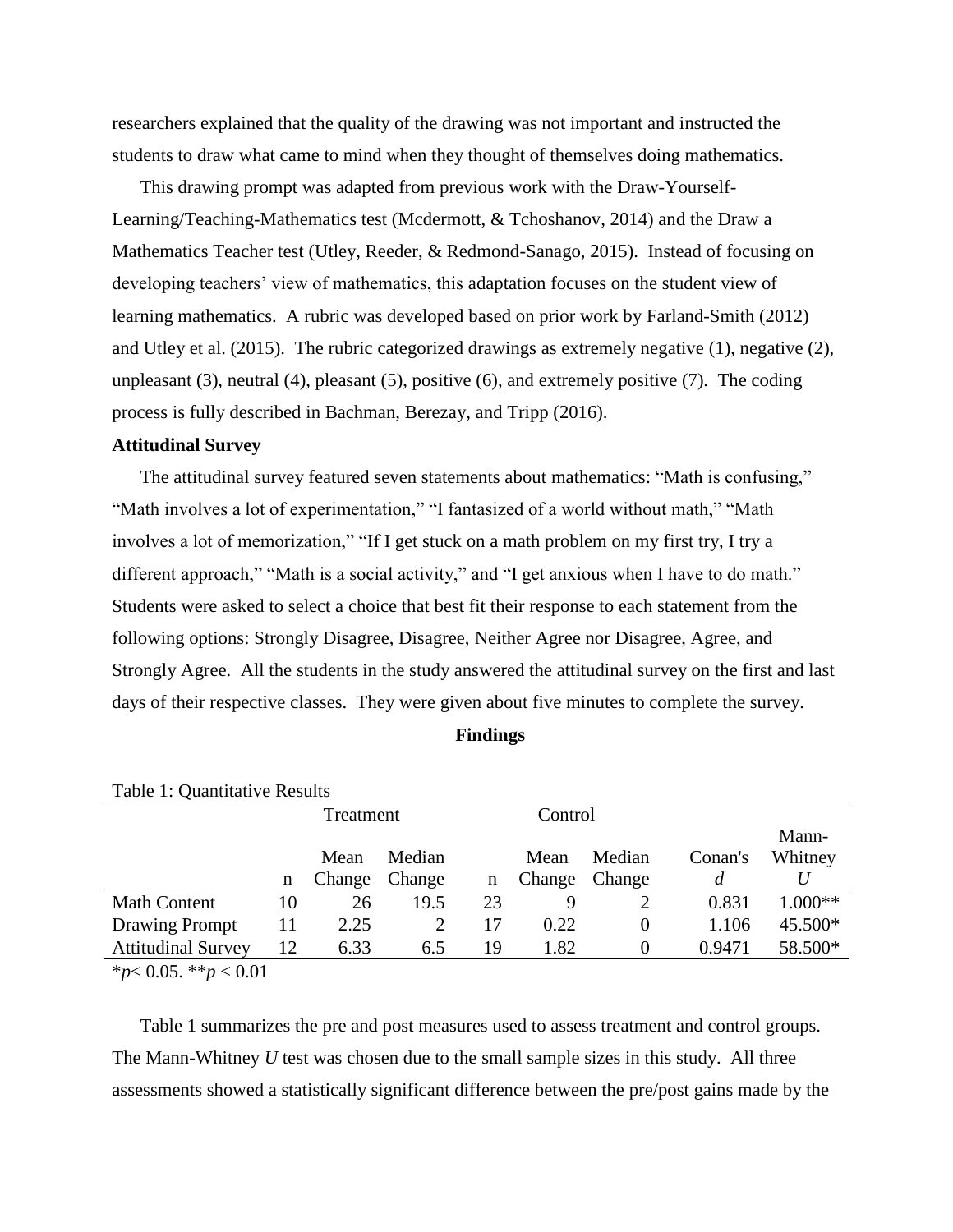treatment group compared to the control group. Also, the effect size for each measure (Conan's *d*) was determined to be large according to Conan's classification of effect sizes.

## **Mathematical Content Knowledge**

On average, the treatment group score 26 points higher on the posttest than the pretest while the control group only improved by 9 points on average. Eighty-three percent of the treatment group students scored higher on the posttest than the pretest; only 71% of the control group scored higher on the posttest. Throughout the assessment, the treatment group displayed more persistence in problem solving than the control as evidenced by fewer blank problems. For example, when determining arc length, 54% of the control either left the problem blank or wrote "Can't remember the formula" compared to only 25% of students responding this way in the treatment group.

#### **Drawing Prompt**

On average, Pattern Play students increased their rubric score on the drawing prompt by 2.25 points (out of a maximum positive score of 7). Students in the control group increased their score by 0.22 points. Overall, 75% of the treatment group drew more positive pictures about themselves doing mathematics on the posttest. Only 39% of student drawings from the control group were more positive on the posttest. Furthermore, none of the posttest treatment drawings were considered "strongly negative" while five students (28%) from the control group received this score on the posttest. Also, students from Pattern Play were more likely than the control group students to include other people in their pictures, draw a nontraditional setting for learning, and not focus their drawings on panic or confusion on the posttest drawings.

## **Attitudinal Survey**

The responses from the attitudinal survey were combined to give each student a mathematics attitudinal score. The maximum score was 35 and signaled a perfectly positive attitude toward mathematics. On average, the treatment group improved their attitudinal survey score by 6.33 points while the control group improved only an average of 1.82 points.

# **Implications**

Students in Pattern Play outperformed the traditional control group students in the areas of mathematical content knowledge, attitudes toward mathematics, and persistence in problem solving. Also, every student that took Pattern Play successfully completed the course. In the control group, three students (9%) failed to successfully complete the course for general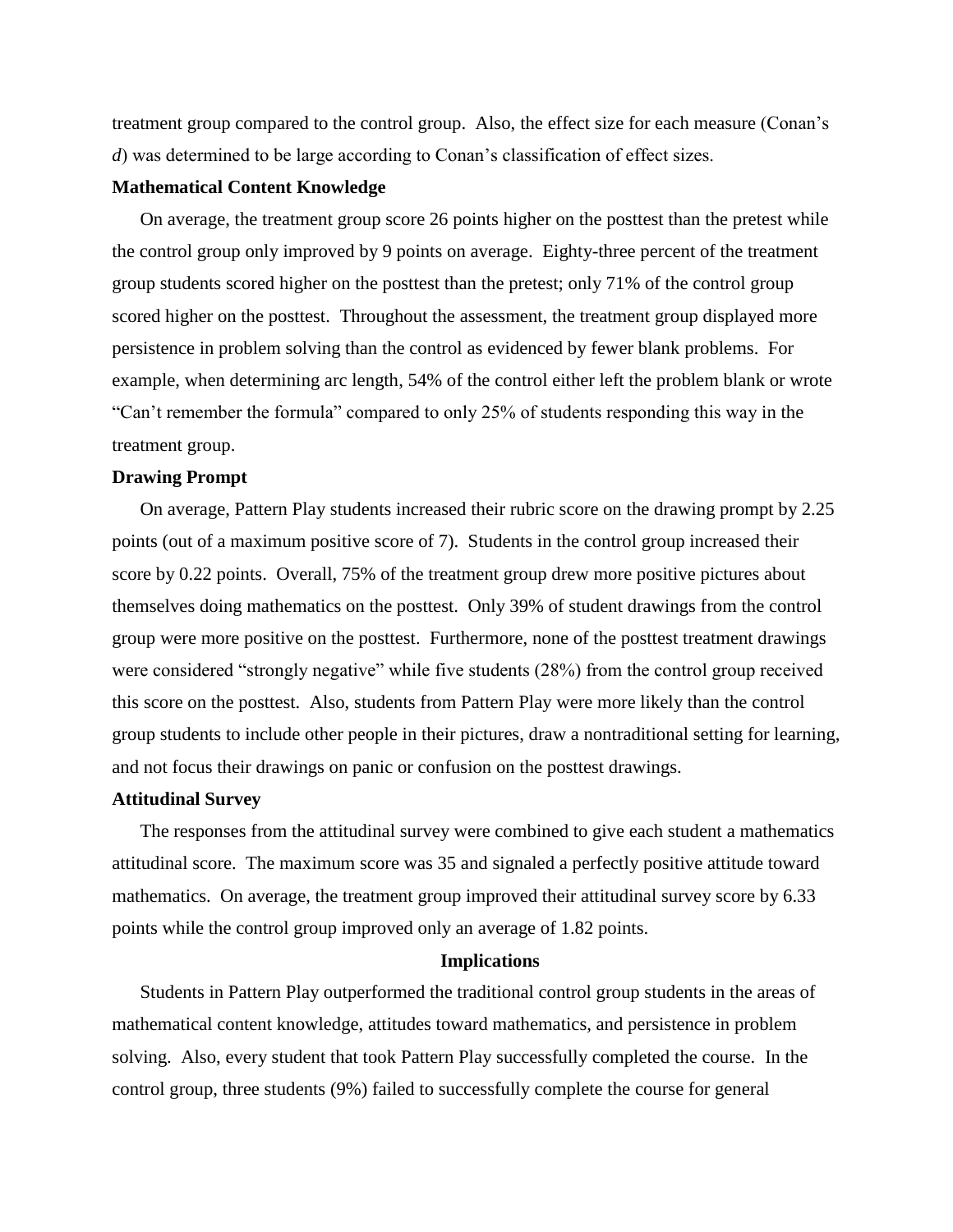education mathematics credit. Furthermore, Pattern Play offers an exciting, innovative option for learning mathematics in an understandable, interesting, and relevant setting. This method has the potential of reaching students who struggle with traditional textbook mathematics. While this pilot section was offered in a college level liberal arts mathematics course, the methods in this class are pertinent to K-12 and developmental mathematics classrooms as well to foster understanding and use of effective mathematical practices of teaching and learning.

Every Pattern Play class was videotaped to allow for a case study of the methods used in the course. Key lessons were also videotaped from the control group to provide a contrast of the Pattern Play lessons to approaches used in more traditional mathematics classrooms. Initial analysis of the Pattern Play classroom videos has piqued interest in the research team about the methods used in that course to reduce math anxiety, foster class participation, elicit persistence and perseverance in problem solving, and foster a collaborative class environment. Future study of this course includes a detailed analysis of these videotaped classes. Furthermore, the research team plans to offer the course again in the future to refine the instructional methods used in the course and to design materials to be shared with others desiring to implement such techniques in their own classrooms.

#### **References**

- Bachman, R. M., Berezay, K., and Tripp, L. (2016). Draw yourself doing mathematics: Assessing a mathematics and dance class. In Adolphson, K. A. and Olson, T. (Eds.). *Proceedings of the 43rd Annual Meeting of the Research Council on Mathematics Learning.*  Orlando, FL.
- Blair, R., Kirkman, E. E., Maxwell, J. W. (2013). *Statistical abstract of undergraduate programs in the mathematical sciences in the United States: Fall 2010 CBMS survey*. Providence, RI: American Mathematical Society
- Davydov, V. V. (2008). *Problems of developmental instruction: A theoretical and experimental psychological study*. New York: Nova Science Publishers, Inc.
- Farland-Smith, D. (2012). Development and field test of the modified draw-a-scientist test and the draw-a-scientist rubric. *School Science and Mathematics, 112*(2), 109-116.
- Hanna, J. L. (2000). Learning through dance: Why your schools should teach dance. *American School Board Journal, 187*(6), 47-48.